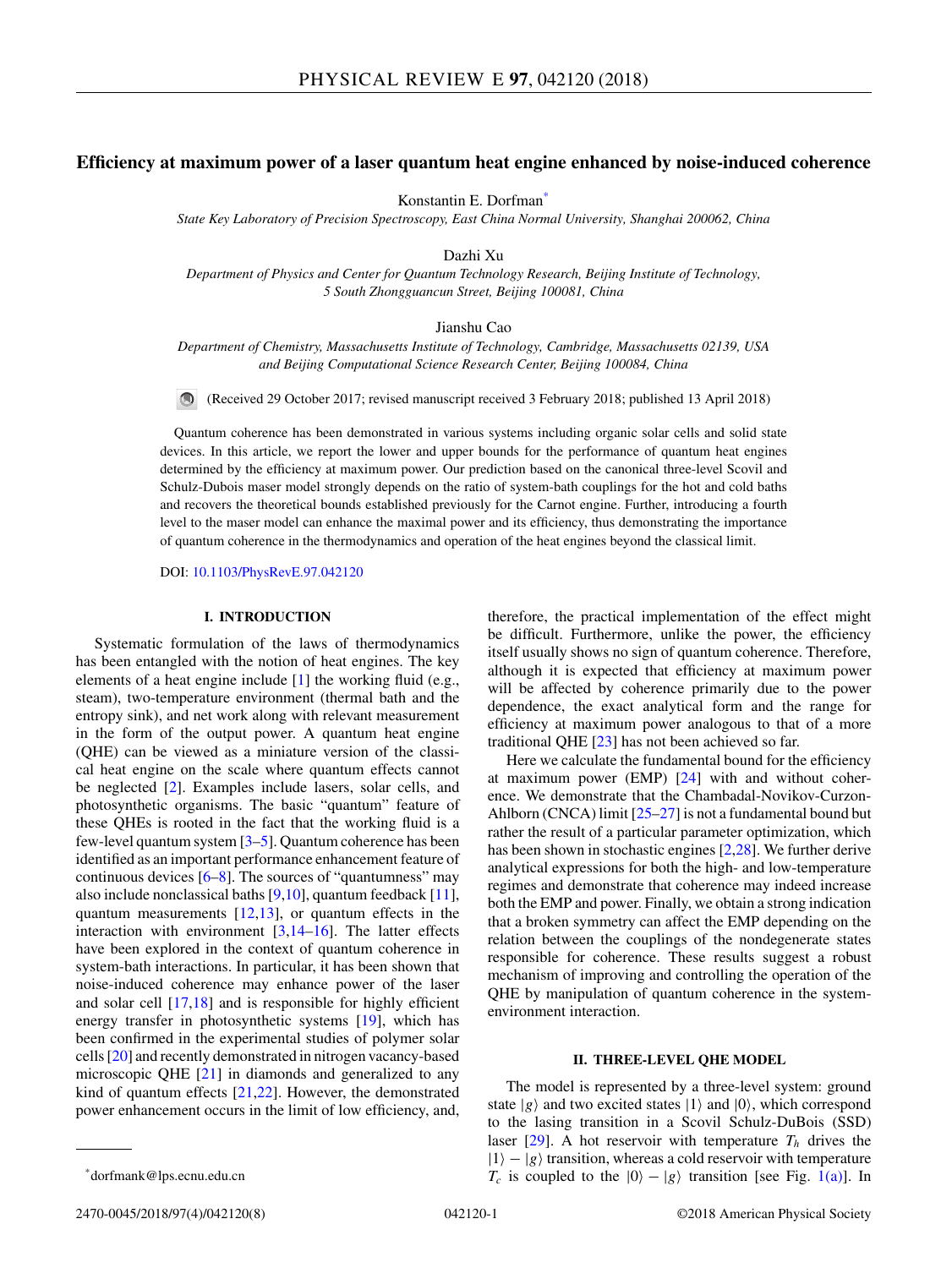<span id="page-1-0"></span>

FIG. 1. (a) Three-level QHE model. The hot (cold) reservoir is coupled with the  $|1\rangle - |g\rangle$  ( $|0\rangle - |g\rangle$ ) transition with dissipative rate  $\Gamma_h$  $(\Gamma_c)$ . The single-mode laser field is driving between  $|1\rangle$  and  $|0\rangle$  with coupling strength  $\lambda$ . (b) Four-level QHE model. The difference from the three-level model is that there are two excited states  $|1\rangle$  and  $|2\rangle$  coupled with  $|0\rangle$  via the hot reservoir, with dissipative rate  $\Gamma_{h1}$  and  $\Gamma_{h2}$ , respectively. The energy gap between  $|1\rangle$  and  $|2\rangle$  is  $2\Delta$ .

the rotating frame an arbitrary operator is defined as  $A_R =$  $e^{\frac{i}{\hbar}\vec{H}t}A_{S}e^{-\frac{i}{\hbar}\vec{H}t}$  where  $A_{S}$  is the operator in the Schrödinger picture and  $\bar{H} = \hbar \omega_g |g\rangle\langle g| + \frac{\hbar \omega}{2} |1\rangle\langle 1| - \frac{\hbar \omega}{2} |0\rangle\langle 0|$  with  $\hbar \omega_g$ the ground state energy and  $\omega$  the laser frequency. The time evolution of the system density matrix in the rotating frame [\[30\]](#page-7-0) is described by

$$
\dot{\rho}_R = -\frac{i}{\hbar} [H_0 - \bar{H} + V_R, \rho_R] + \mathcal{L}_c[\rho_R] + \mathcal{L}_h[\rho_R], \quad (1)
$$

where the Hamiltonian of the system is given by  $H_0 =$  $\hbar \sum_{i=g,0,1} \omega_i |i\rangle\langle i|$ , and  $\omega_i$  represents the relevant energy. Interaction with the single-mode lasing field is described by the semiclassical Hamiltonian

$$
V_R = \hbar \lambda (|1\rangle \langle 0| + |0\rangle \langle 1|), \tag{2}
$$

where *λ* is the field-matter coupling, which is considered to be strong compared to any other relaxation process. System-bath interaction is described by a Liouvillian,  $\mathcal{L}_j[\rho] = \Gamma_j(n_j + 1)[2|g\rangle\langle g|\rho_{v_jv_j} - |v_j\rangle\langle v_j|\rho - \rho|v_j\rangle\langle v_j|] +$  $\int_{a}^{b} \int_{a}^{b} \frac{1}{2} |v_j\rangle \langle v_j| \rho_{gg} - |g\rangle \langle g|\rho - \rho|g\rangle \langle g|], \quad j = c, h, \quad v_c = 0,$  $\nu_h = 1$  (see Appendix [A\)](#page-4-0). Here the average occupation numbers are given by  $n_c = (\exp[\hbar \omega_c/(k_B T_c)] - 1)^{-1}$ ,<br>  $n_h = (\exp[\hbar \omega_h/(k_B T_h)] - 1)^{-1}$  with  $\omega_c = \omega_0 - \omega_g$ ,  $n_h = \frac{\exp[\hbar \omega_h / (\kappa_B T_h)] - 1}{\hbar \omega_h}$  $\omega_h = \omega_1 - \omega_g$ .

Following the general approach outlined in Refs. [\[30,31\]](#page-7-0), which is applicable for weak system-bath coupling, the power, heat flux, and efficiency of the QHE are defined, respectively, as

$$
P = -\frac{i}{\hbar} \text{Tr}([H_0, V_R] \rho_R), \tag{3}
$$

$$
\dot{Q}_h = \text{Tr}(\mathcal{L}_h[\rho_R]H_0),\tag{4}
$$

$$
\eta = -\frac{P}{\dot{Q}_h}.\tag{5}
$$

In the steady state one can calculate Eqs.  $(3)$ – $(5)$  and obtain the efficiency  $\eta_{\text{SSD}} = 1 - \omega_c/\omega_h$ . The maximum possible efficiency is given by the Carnot efficiency, which can be shown by equating lasing-level populations using equilibrium distributions:  $\rho_{11}/\rho_{gg} = \exp[-\hbar\omega_h/(k_B T_h)]$  and  $\rho_{00}/\rho_{gg} =$   $\exp[-\hbar\omega_c/(k_B T_c)]$ . This yields maximum efficiency to be Carnot  $\eta_{\text{SSD}} < \eta_C \equiv 1 - T_c/T_h$ . However, the QHE with the Carnot efficiency has zero power as the Carnot limit corresponds to the threshold condition for the lasing, rather than the optimum operation with the highest power. Here we first maximize the power and then calculate the corresponding EMP  $\eta^* \equiv \eta(P_{\text{max}})$ . The power (3) and efficiency (5) in the high-temperature limit can be calculated by setting  $n_h \simeq$  $k_B T_h/(\hbar \omega_h)$  and  $n_c \simeq k_B T_c/(\hbar \omega_c)$  and assuming the strong coupling limit  $\lambda \gg \Gamma_{h,c}$ . The maximization of the power is typically performed for the parameter  $c = \omega_h / \omega_c$  with respect to the temperature ratio  $\tau = T_c/T_h$  [\[4\]](#page-7-0). One way to perform this optimization is to fix  $\omega_h$  while varying  $\omega_c = \omega_h/c$  to obtain the maximum power. More details regarding the optimization of the output power are presented in Appendix [B,](#page-5-0) giving the corresponding efficiency

$$
\eta_{\text{SSD}}^{(\omega_h)*} = \gamma^{-1} [\tau + \gamma - \sqrt{\tau (1 + \gamma)(\tau + \gamma)}],\tag{6}
$$

where  $\gamma = \Gamma_h / \Gamma_c$ . Alternatively one can fix  $\omega_c$  and vary  $\omega_h$  $c\omega_c$  which yields

$$
\eta_{\text{SSD}}^{(\omega_c)*} = 1 - \frac{\tau}{\sqrt{(1+\gamma)(\tau+\gamma)} - \gamma}.
$$
 (7)

Note that the difference in the two optimization schemes has an underlying physical reason. Since evolution due to the coupling to cold and hot baths does not commute, the absence of the time translational invariance results in different operations under two limiting conditions. In Eqs.  $(6)$  and  $(7)$  the superscript  $\omega_i$  ( $j = h, c$ ) denotes the fixed parameter. Further optimization involves the parameter  $\gamma$ . We obtain the lower bound for the efficiency at  $\gamma \to 0$  and the upper bound at  $\gamma \to \infty$ :

$$
(1-\tau)/2 \leqslant \eta_{\mathrm{SSD}}^{(\omega_h)*} \leqslant 1-\sqrt{\tau},\tag{8}
$$

$$
1 - \sqrt{\tau} \leqslant \eta_{\text{SSD}}^{(\omega_c)*} \leqslant \frac{1 - \tau}{1 + \tau}.\tag{9}
$$

Note that  $\gamma \to \infty$  limit should be achieved while keeping  $\Gamma_h \ll \omega_h$  and  $\Gamma_c \ll \omega_c$  ensuring the weak dissipation regime. Both the lower bound for  $\eta_{\text{SSD}}^{(\omega_c)*}$  and the upper bound for  $\eta_{\text{SSD}}^{(\omega_h)*}$ are given by  $\eta_{\text{CA}} = 1 - \sqrt{T_c/T_h}$ , which is known as CNCA efficiency  $[25-27]$ . As shown in Fig. [2,](#page-2-0)  $\eta_{CA}$  separates the entire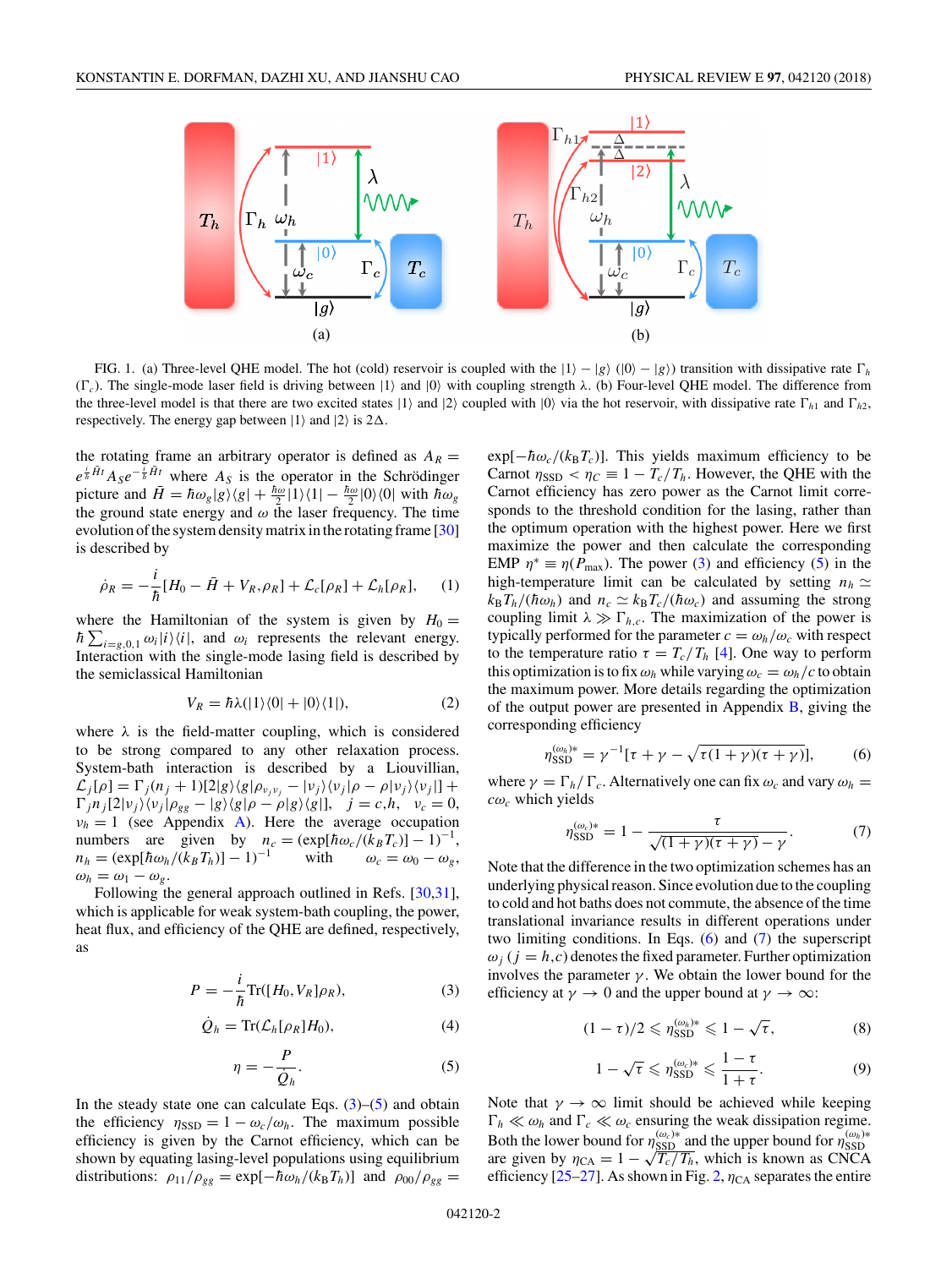<span id="page-2-0"></span>

FIG. 2. EMP  $\eta_{\text{SSD}}^*$  vs the Carnot efficiency  $\eta_C$  for the three-level QHE model. When fixing  $\omega_h$  and optimizing  $\omega_c$ ,  $\eta_{\rm SSD}^*$  lies between the bounds  $\eta_C/2$  and  $\eta_{CA}$  (red area). When fixing  $\omega_c$  and optimizing  $\omega_h$ ,  $\eta_{\text{SSD}}^*$  lies between the bounds  $\eta_{\text{CA}}$  and  $\eta_C/(2 - \eta_C)$  (blue area).  $\eta_{\text{SSD}}^*$ approaches the lower (upper) bound when  $\gamma \to 0(\infty)$ . We present the *η*<sup>\*</sup><sub>SSD</sub> with *γ* = 1 (green dash-dotted line) and *γ* = 0.05 (blue dotted line) fixing  $\omega_h$ ;  $\gamma = 1$  (yellow solid line) and  $\gamma = 0.05$  (purple dash line) fixing  $\omega_c$ . Here we set  $k_B T_h = 100 \Gamma_c$  and  $\lambda = 1000 \Gamma_c$ .

parameter regime of  $η^*_{SSD}$  into two parts: one corresponds to fixing  $\omega_h$  (red area) with upper bound  $\eta_{CA}$  and lower bound  $\eta_{\rm C}/2$ , and the other one corresponds to fixing  $\omega_c$  (blue area) with upper bound  $\eta_C/(2 - \eta_C)$  and lower bound  $\eta_{CA}$ . We also present the numerical simulation for  $\gamma = 1$  and  $\gamma = 0.05$  for the two different optimization approaches, which shows that the larger (smaller)  $\gamma$  is, the closer  $\eta_{\text{SSD}}^*$  approaches to the upper (lower) bound. Our result therefore agrees with the work of Esposito *et al.* [\[23\]](#page-7-0), which shows that the CNCA is not a fundamental limit for the QHE performance but rather a consequence of the optimization procedure. However, despite the mathematical equivalence between the two results, the physics explored here is rather different. The previous analysis of EMP bounds is based on the four-stroke engine and therefore employs first order in the finite time Taylor expansion of the thermodynamical quantities such as heat flux and entropy. In contrast, this paper analyzes continuous QHE and therefore uses the steady-state solution of quantum master equation, which is a nonperturbative treatment of thermodynamics. Note also that the CNCA limit in Ref. [\[23\]](#page-7-0) is achieved when  $\gamma = 1$ , which corresponds to the symmetric case when the system dynamics during the interaction with cold and hot bath commute. This holds only for the linear dependence of heat flux with respect to  $\gamma_h$  and  $\gamma_c$ , which applies in the weak dissipation limit. Our calculation shows that the CNCA is achieved in the  $\gamma \to 0$  or  $\gamma \to \infty$  regime, depending on the optimization scheme. While our method is based on the master equation approach, which is second-order to systembath coupling, the solution for the density operator as well as all consequent calculations of the heat flux, entropy, and power are performed exactly to all orders in the system-bath coupling. In that way this is applicable for a wide range of parameters and does not assume a particular form of the dependence of the thermodynamical quantities with respect to system-bath coupling.

We also note that  $\eta_{\mathrm{SSD}}^{(\omega_h)*}$  and  $\eta_{\mathrm{SSD}}^{(\omega_c)*}$  are analogous to classical quantities  $\eta$ <sub>−</sub> and  $\eta$ <sub>+</sub> discussed in Ref. [\[32\]](#page-7-0), which are obtained for the systems with power law dependence of the internal energy with respect to entropy  $U = S^{\omega}$ . This parameter  $\omega$  is analogous to  $c = \omega_h/\omega_c$  in the present case. Equations [\(B1\)](#page-5-0) and [\(B3\)](#page-5-0) predict a similar result for the QHE power  $P \sim c^{\omega}$ with the dominant contributions in the range  $1 < \omega < 2$  which includes limits such as the black-body radiation (phonon bath) regime [\[32\]](#page-7-0). Indeed, the phonon bath in the high-temperature limit yields a classical result.

# **III. FOUR-LEVEL QHE MODEL**

We now consider a coherence-enhanced QHE model where we replace a single level  $|1\rangle$  in the SSD model by a pair of closely spaced states  $|1\rangle$  and  $|2\rangle$  [\[33\]](#page-7-0) separated by  $2\Delta$  [see Fig.  $1(b)$ ]. The interaction Hamiltonian with lasing radiation in the rotating frame  $(2)$  can be then recast as

$$
V_R = \hbar \lambda (|1\rangle \langle 0| + |2\rangle \langle 0| + |0\rangle \langle 1| + |0\rangle \langle 2|). \tag{10}
$$

Density matrix evolution can be described by Eq. [\(1\)](#page-1-0) by replacing  $\bar{H} \to \bar{H}$  with  $\bar{H} = \hbar \omega_g |g\rangle\langle g| + \frac{\hbar \omega}{2} (|1\rangle\langle 1| + |2\rangle\langle 2| |0\rangle\langle 0|$ , and the new bath Liouvillian is given by Eq. [\(C3\)](#page-6-0). The coupling of states  $|1\rangle$  and  $|2\rangle$  to the ground state is governed by spontaneous emission rates  $\Gamma_{h1}$  and  $\Gamma_{h2}$ , respectively, and thermal radiation occupation numbers  $n_{h1,2}$  =  $(\exp [h(\omega_h \pm \Delta)/(k_B T_h)] - 1)^{-1}$ . The details of the time evolution of the density matrix equations are given in Appendix [C.](#page-5-0) The key parameter that characterizes the strength of the noise-induced coherence between states  $|1\rangle$  and  $|2\rangle$  is the dipole alignment factor  $p = \frac{\mu_{1g} \mu_{2g}}{|\mu_{1g}||\mu_{2g}|}$ :  $p = 0$  yields no hot bath coherence, whereas  $p = 1$  ( $p = -1$ ) corresponds to maximum coherence due to constructive (destructive) interference. Assuming that the laser frequency is tuned midway between states  $|1\rangle$  and  $|2\rangle$ :  $\omega = (\omega_{10} + \omega_{20})/2 = \omega_{10} - \Delta = \omega_{20} + \Delta$ , the efficiency of the quantum-enhanced QHE is given by

$$
\eta_Q = 1 - \frac{\omega_c}{\omega_h + \Delta \xi},\tag{11}
$$

where the subscript *Q* signifies quantum coherence effect in the four-level system,  $\omega_h = \omega + \omega_c$  and  $\xi = (\rho_{01} - \rho_{10} - \rho_{02} + \rho_{01})$ *ρ*<sub>20</sub>)/( $\rho_{01} - \rho_{10} + \rho_{02} - \rho_{20}$ ). Depending on the sign of *ξ* one can get either enhancement (*ξ >* 0) or suppression (*ξ <* 0) of the efficiency. There are two sources of the quantum coherence in the system. First is the laser field, which gives a rise to the coupling between  $\rho_{10}$  and  $\rho_{12}$  in Eq. [\(C12\)](#page-6-0). Due to strong laser-system coupling, this contribution can be quite substantial. The second one is due to quantum interference in the hot bath and depends on the magnitude of *p*. In the high-temperature limit for degenerate states  $\Delta = 0$  and  $n_{h1} = n_{h2} = n_h$  we calculate the EMP, as shown in Figs. [3\(a\)](#page-3-0) and  $3(b)$ , and obtain the same form of Eqs. [\(6\)](#page-1-0) and [\(7\)](#page-1-0) by fixing  $\omega_h$  and  $\omega_c$ , respectively. The parameter  $\gamma$  is now replaced  $\frac{1}{\gamma}$  by  $\gamma_p = (\Gamma_{h1} + \Gamma_{h2} + 2p\sqrt{\Gamma_{h1}\Gamma_{h2}})/(2\Gamma_c)$ , which depends on the *p*, such that  $\eta_{\text{SSD}}(\gamma) \to \eta_{Q}(\gamma_{p})$ . Note that for  $\Gamma_{h1} = \Gamma_{h2}$ ,  $\gamma_{p=0} = \gamma$  gives exactly the same efficiency as for the threelevel system. However, for  $\gamma_{p=-1} = 0$  and  $\gamma_{p=1} = 2\gamma$ , Eqs. [\(6\)](#page-1-0) and [\(7\)](#page-1-0) yield a very different result. In addition for  $\gamma_p \to 0$ ,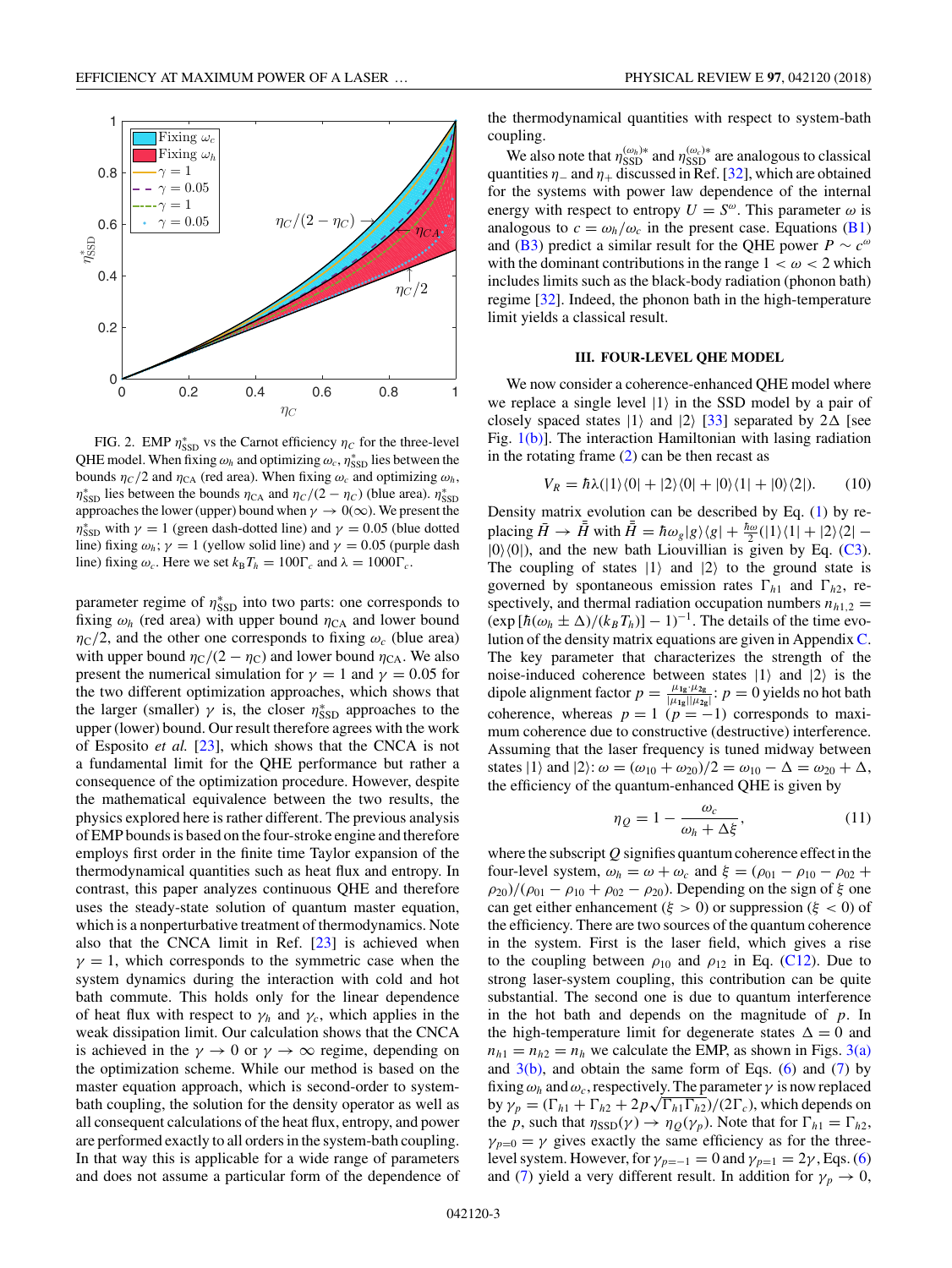<span id="page-3-0"></span>

FIG. 3. EMP vs the Carnot efficiency of the four-level QHE model in the high temperature for (a) fixing  $\omega_h$ , (b) fixing  $\omega_c$ , and in the low temperature for (c) fixing  $\omega_h$  and (d) fixing  $\omega_c$ . In the high temperature we normalize the plots with respect to EMP at  $p = 0$  and set  $k_B T_h = 100 \Gamma_c$ ,  $\lambda = 1000 \Gamma_c$ ; in the low temperature we normalize the plots with respect to  $\eta_C/(2 - \eta_C)$  and set  $k_B T_h = 0.1 \Gamma_c$ ,  $\lambda = 10 \Gamma_c$ . In the degenerate case  $\Delta = 0$ , the EMP is enhanced by increasing the coherence p when  $T_h$  is high, while the coherence does not affect the EMP when  $T_h$  is low. Interchanging  $\Gamma_{h1}$  and  $\Gamma_{h2}$  ( $\delta \tilde{\Gamma}_h \equiv (\Gamma_{h1} - \Gamma_{h2})/\Gamma_c = \pm 0.01$ ) gives the same result (blue circle line and red solid line) for  $\Delta = 0$ . While for  $\Delta = 0.1$ , the EMPs of  $\delta \tilde{\Gamma}_h = \pm 0.01$  (black dash-dotted line and green dash line) show obvious differences and are lower than their degenerate counterparts, especially for small  $\eta_c$ .

we obtain

$$
\eta_{Q}^{(\omega_{h})*} \simeq \frac{1-\tau}{2} + \frac{(1-\tau)^{2}\gamma_{p}^{2}}{16t}
$$
 (12)

and

$$
\eta_Q^{(\omega_c)*} \simeq 1 - \sqrt{\tau} + \frac{(1 - \sqrt{\tau})^2}{4\sqrt{\tau}} \gamma_p^2. \tag{13}
$$

Similarly for  $\gamma_p \to \infty$  we obtain

$$
\eta_Q^{(\omega_h)*} \simeq 1 - \sqrt{\tau} - \frac{\sqrt{\tau}}{\gamma_p^2} (1 - \sqrt{\tau})^2 \tag{14}
$$

and

$$
\eta_Q^{(\omega_c)*}(\gamma_p \to \infty) \simeq \frac{1-\tau}{1+\tau} - \frac{\tau(1-\tau)^2}{\gamma_p^2(1+\tau)^2}.
$$
 (15)

One can see that in both limits of  $\eta_{Q}^{*}(\gamma_{-1}) < \eta_{Q}^{*}(\gamma_{0}) < \eta_{Q}^{*}(\gamma_{1})$ coherence can increase (reduce) the EMP for constructive (destructive) interference, respectively. Constructive interference

with zero phase delay between the emission and absorption pathways enhances the overall absorption efficiency, whereas the destructive interference accompanied with the  $\pi$  phase shift reduces the overall absorption efficiency. This point is verified by the numerical simulation: in the case of fixing *ω<sub>h</sub>* [Fig. 3(a)] and fixing *ω<sub>c</sub>* [Fig. 3(b)], we have  $η_Q^*(γ_{-0.9})$  <  $\eta_{Q}^{*}(\gamma_{0}) < \eta_{Q}^{*}(\gamma_{0.9})$ . The effect of coherence is most significant when  $\eta_C$  is large, while in the limits  $\eta_C \to 0$  and  $\eta_C \to 1$ , the differences induced by the coherence disappear. The nondegenerate case of  $\Delta \neq 0$  and  $\Gamma_{h1} \neq \Gamma_{h2}$  deserves special consideration. Equation  $(11)$  may violate the time translational symmetry and thus increase the efficiency. It is indeed true that the quantum efficiency can increase for nondegenerate systems [\[3\]](#page-7-0). However, this is accompanied by the reduced power, which results in a smaller EMP than the degenerate case (see Fig. 3), highlighting the importance of the time translational symmetry in thermodynamics [\[34\]](#page-7-0).

Typically the EMP is calculated in the high-temperature limit. In the same time the maximum effect of doubling of the power has been achieved at low temperature [\[17,35\]](#page-7-0). The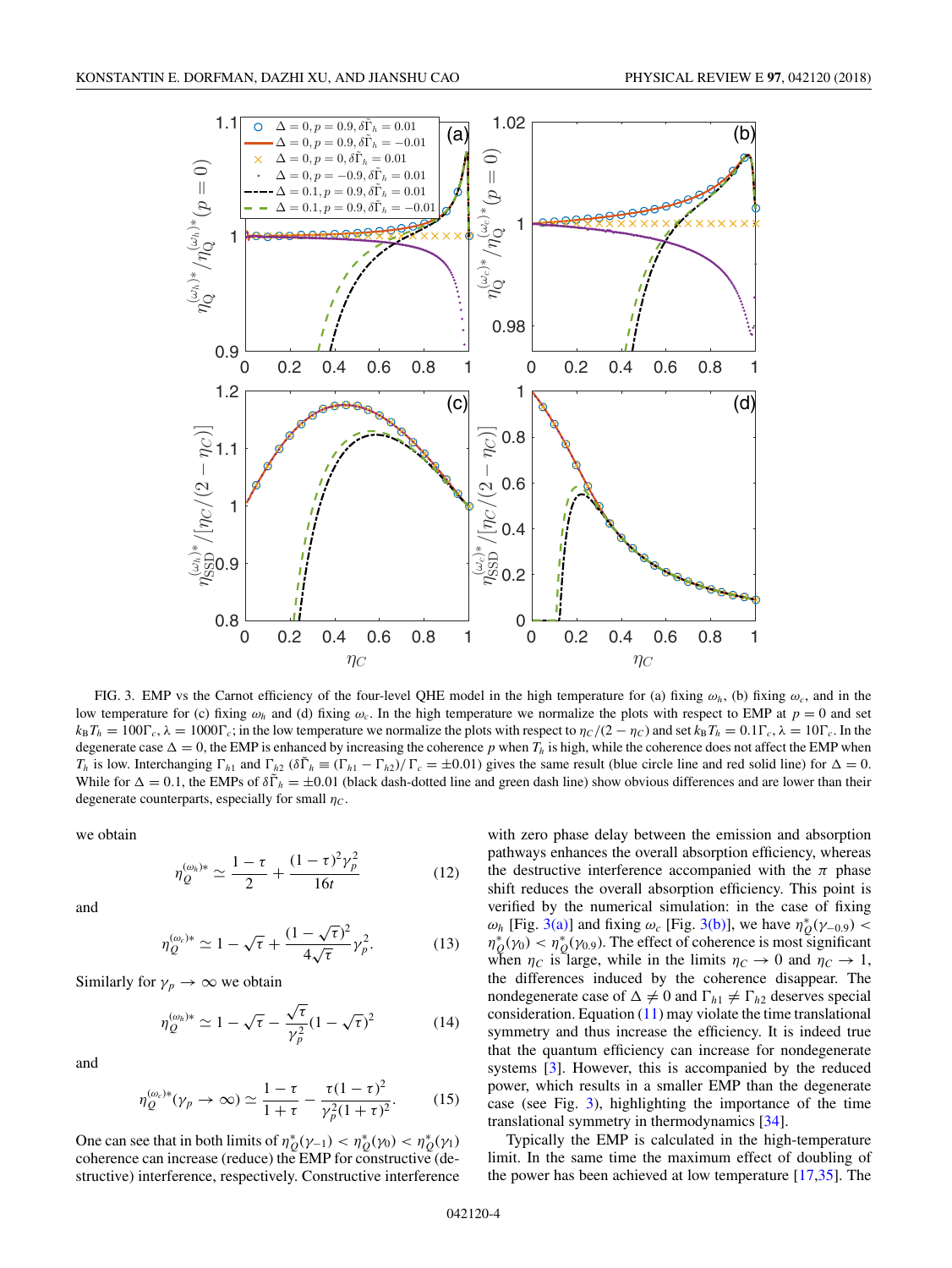<span id="page-4-0"></span>low-temperature regime has to be carefully analyzed due to quantum fluctuations and other related effects. We first keep *ω<sub>h</sub>* fixed. Introducing  $\alpha_h = \hbar \omega_h / (k_B T_h) \gg 1$  such that  $n_h =$  $\exp(-\alpha_h)$  and  $n_c = \exp[-\alpha_h/(c\tau)]$ , after optimizing the power with respect to *c*, we obtain for EMP

$$
\eta_{\text{SSD}}^{(\omega_h)*} = \frac{\tau}{\alpha_h} [\mathcal{P}[1 + \alpha_h(1 - \tau)/\tau] - 1], \quad (16)
$$

where  $\mathcal{P}(e^x)$  is a product log function which is a principal solution for *x* in  $z = xe^x$ . Note that efficiency defined in Eq. (16) does not depend on the  $\gamma$ , which is a consequence of excited states' degeneracy. For  $\alpha_h \gg 1$ ,  $\mathcal{P}[1 + \alpha_h(1 - \tau)/\tau] \simeq 1 +$  $\alpha_h(1-\tau)/\tau$ . We thus obtain  $\eta_{\text{SSD}}^{(\omega_c)*}(\alpha_h \to \infty) \to \eta_c$  such that the maximum efficiency is governed by the Carnot efficiency. We now turn to the case when  $\omega_c$  is fixed. Introducing  $\alpha_c =$  $\hbar \omega_c / (k_B T_c) \gg 1$  such that  $n_c = \exp(-\alpha_c)$ ,  $n_h = \exp(-c\alpha_c \tau)$ after optimization with respect to *c* we obtain for EMP

$$
\eta_{\text{SSD}}^{(\omega_c)*} = 1 - \frac{\alpha_c \tau}{1 + \alpha_c \tau - \mathcal{P}[1 - \alpha_c(1 - \tau)]}.
$$
 (17)

For large  $\alpha_c$  one can neglect the  $\mathcal P$  function. Expanding Eq. (17) for  $\alpha_c \gg 1$  we obtain  $\eta_{\text{SSD}}^{(\omega_c)*}(\alpha_c \to \infty) \simeq (\tau \alpha_c)^{-1}$ , which is much smaller than the lower bound of  $\eta_C/2$ . Note that introduction of the quantum coherence between degenerate states  $|1\rangle$  and  $|2\rangle$  does not make any significant difference in the efficiency. Equation [\(11\)](#page-2-0) reduces to an expression for  $\eta_{\text{SSD}}^*$ , and Eqs. (16) and (17) hold in this case and do not depend on coherence since there is no functional dependence on  $\gamma_p$ . The numerical simulation in the low-temperature regime shows clearly that in the degenerate case of  $\Delta = 0$ , the  $\eta_{\text{SSD}}^*$ corresponding to different *p* have the same magnitudes for both cases of fixing  $\omega_h$  [Fig. [3\(c\)\]](#page-3-0) and fixing  $\omega_c$  [Fig. [3\(d\)\]](#page-3-0). We also notice that, when fixing  $\omega_h$ ,  $\eta_{\text{SSD}}^*$  can surpass the high-temperature upper bound  $\eta_C/(2 - \eta_C)$  for  $0 < \eta_C < 1$ . If the two excited states are nondegenerate  $\Delta = 0.1$ ,  $\eta_{\text{SSD}}^*$  are lower than the degenerate case, especially when  $\eta_c$  is small, when  $\eta_c$  approaches 1, the degenerate and nondegenerate results coincide with each other. In Fig. [3\(d\)](#page-3-0) when  $\eta_C \lesssim 0.1$ the *η* $<sup>*</sup>_{\rm SSD}$  for the nondegenerate case are set to zero, because the</sup> optimal power is negative, and the model no longer represents a heat engine.

We have analyzed the impact of the coherence on EMP in both the high-temperature limit, when the effect can be significant, and in the low-temperature limit, where the effect is not present. Coming back to the results of Ref. [\[17\]](#page-7-0) on the maximum effect of coherence on the QHE power, we note the following. At high temperature the lower and upper bounds for the maximum power max $|P| \equiv P^{(*)}$  is achieved at  $\gamma \to 0$  and  $\gamma \to \infty$ , respectively, giving

$$
\frac{1}{6}\gamma \frac{(1-\tau)^2}{\tau} < \frac{P_{\text{SSD}}^{(\omega_h)*}}{\Gamma_c \omega_h} < \frac{2}{3}(1-\sqrt{\tau})^2 \tag{18}
$$

and

$$
\frac{2}{3}\gamma \frac{(1-\sqrt{\tau})^2}{\tau} < \frac{P_{\text{SSD}}^{(\omega_c)*}}{\Gamma_c \omega_c} < \frac{1}{6} \frac{(1-\tau)^2}{\tau}.\tag{19}
$$

For the four-level system,  $P_Q^*$  contains an overall factor of 3/4 compared to  $P_{\text{SSD}}^*$  and  $\gamma$  has to be replaced by  $\gamma_p$  in Eqs. (18) and (19). Then the upper bound, which is independent of  $\gamma$ , is reduced in the presence of the fourth level. However, for small

 $\gamma \ll 1$ , we obtain  $P_Q^*(\gamma_p \ll 1)/P_{\text{SSD}}^*(\gamma \ll 1) = (4\gamma)/(3\gamma_p)$ , which yields for  $p = 1$  a 50% enhancement due to coherence, which agrees with the earlier prediction in Ref. [\[17\]](#page-7-0). More generally at low temperature for  $\Gamma_{h1} = \Gamma_{h2} = \Gamma_h$  we obtain  $P_{Q}^{*}(\gamma_{p})/P_{\text{SSD}}^{*}(\gamma) = (\gamma + 1)/(\gamma + \frac{1}{1+p})$ , so that for the incoherent case  $(p = -1)$  we get that both powers are equal, whereas for  $p = 1$  and  $\gamma \ll 1$  we get that  $P_Q^* = 2P_{\text{SSD}}^*$ —the 100% enhancement that has been also reported in Ref. [\[17\]](#page-7-0). One can also see that in this regime the efficiencies for both systems are equal. In contrast, if  $\Gamma_{h1} = \Gamma_h \gg \Gamma_{h2}$ , then the ratio becomes  $P_{Q}^*/P_{\text{SSD}}^* = \frac{2\gamma}{\gamma+2} / \frac{2\gamma}{\gamma+1} \simeq 1/2$ , which gives half of the power (see Appendix [D\)](#page-7-0). The physical explanation of the effect is relatively simple. A low-absorption cross section at low temperature results in the low power, which can be doubled due to coherence. This regime, however, is most inefficient. In comparison, the maximum possible quantum efficiency corresponds to the Carnot result, which governs the so-called open circuit regime in solar cells where the current approaches zero. It is therefore not possible to observe any effect of coherence on the efficiency in this case.

#### **IV. CONCLUSIONS**

In summary, we calculated EMP for a three- and fourlevel laser QHE and obtained analytical expressions for the boundaries for EMP obtained via optimization with respect to system-bath coupling strength. As the result, the CNCA efficiency represents a specific parameter regime rather than a fundamental limit for performance of the QHE. Next, using a four-level model, we showed that coherence can enhance both power and EMP beyond the detailed balance value. The modest enhancement of EMP compared to the significant enhancement (up to 100%) of the power is a result of weak system-bath coupling, which can be further improved in the strong coupling regime [\[36,37\]](#page-7-0). Finally, we demonstrated that, for nondegenerate coherent superposition of states, symmetry breaking yields different EMP when couplings to the hot bath are asymmetric. Therefore, coherence is an important quantum feature that strongly affects the operation of the QHE beyond the classical limit.

#### **ACKNOWLEDGMENTS**

K.E.D. is supported by the Zijiang Endowed Young Scholar Fund and Overseas Expertise Introduction Project for Discipline Innovation (111 Project, B12024). D.X. is supported by the National Natural Science Foundation of China (Grant No. 11705008). The work of J.C. is supported by the NSF (Grant No. CHE-1112825) and CSRC.

# **APPENDIX A: THREE-LEVEL SCOVIL SCHULZ-DUBOIS LASER QHE**

The Hamiltonian of the SSD-QHE system is given by

$$
H_0 = \hbar \sum_{i=g,0,1} \omega_i |i\rangle\langle i|,\tag{A1}
$$

where  $\hbar \omega_i$  represents relevant energies. Interaction with single-mode lasing field of frequency *ω* is described by the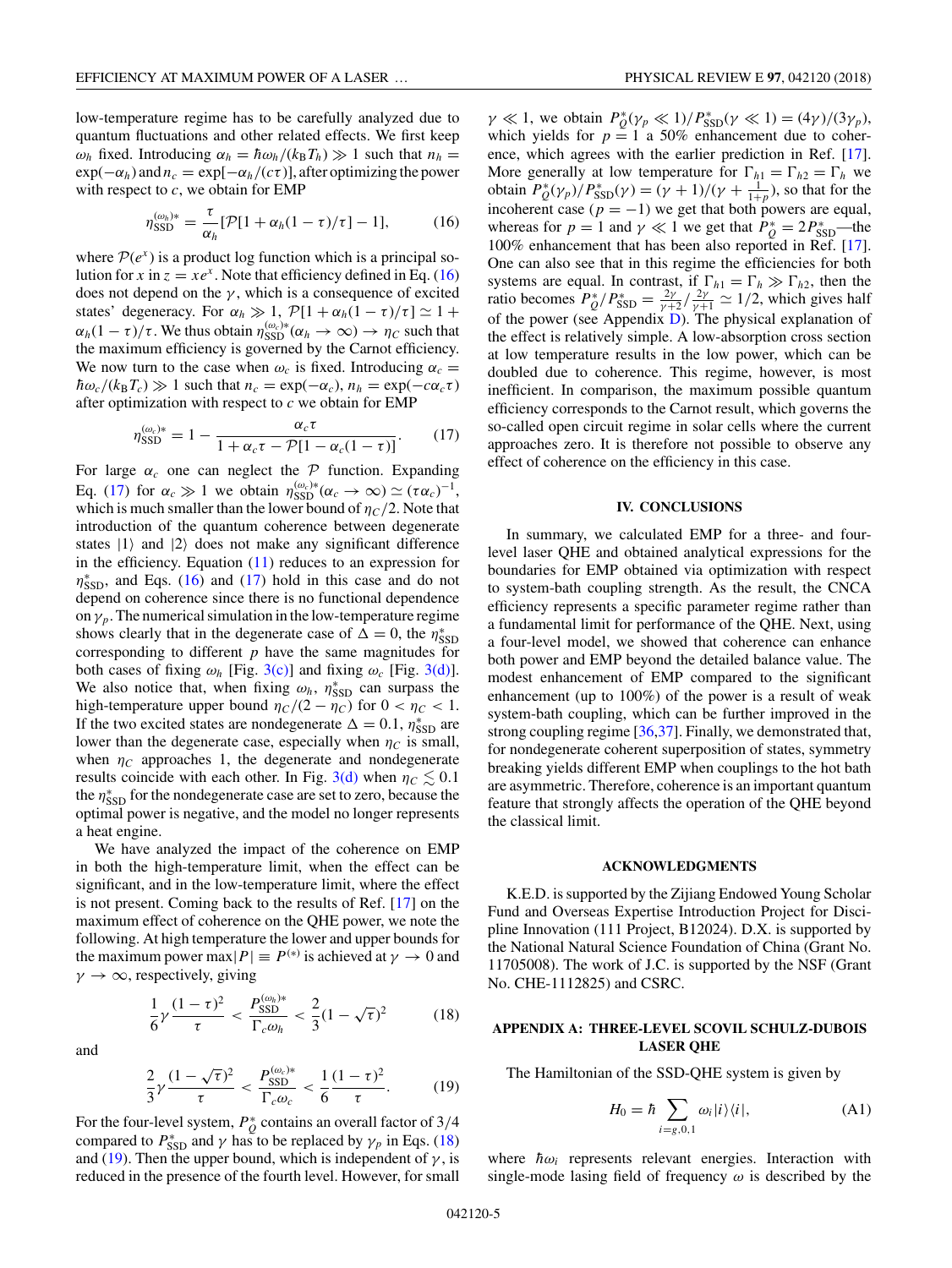$$
V(t) = \hbar \lambda (e^{i\omega t} | 1 \rangle \langle 0 | + e^{-i\omega t} | 0 \rangle \langle 1 |), \tag{A2}
$$

<span id="page-5-0"></span>where  $\lambda$  is a field-matter coupling, which is considered to be strong compared to any other relaxation process due to the cold or hot bath. System-bath evolution is described by a Liouvillian for cold reservoirs

$$
\mathcal{L}_c[\rho] = \Gamma_c(n_c + 1)[2|g\rangle\langle g|\rho_{00} - |0\rangle\langle 0|\rho - \rho|0\rangle\langle 0|]
$$

$$
+ \Gamma_c n_c[2|0\rangle\langle 0|\rho_{gg} - |g\rangle\langle g|\rho - \rho|g\rangle\langle g|] \quad (A3)
$$

and hot reservoirs

$$
\mathcal{L}_h[\rho] = \Gamma_h(n_h + 1)[2|g\rangle\langle g|\rho_{11} - |1\rangle\langle 1|\rho - \rho|1\rangle\langle 1|]
$$

$$
+ \Gamma_h n_h[2|1\rangle\langle 1|\rho_{gg} - |g\rangle\langle g|\rho - \rho|g\rangle\langle g|], \text{ (A4)}
$$

where the average occupation numbers are given by

$$
n_c = \left(e^{\frac{\hbar \omega_c}{k_B T_c}} - 1\right)^{-1}, \quad n_h = \left(e^{\frac{\hbar \omega_h}{k_B T_h}} - 1\right)^{-1}, \tag{A5}
$$

with  $\omega_c = \omega_{0g}, \omega_h = \omega_{1g}$ , and  $T_c(T_h)$  being the temperature of the cold (hot) reservoir.

To remove time dependence from the Liouville operators we rotate the eigenbasis by defining operators in the rotational frame:  $A_R = e^{\frac{i}{\hbar}\vec{H}t} A e^{-\frac{i}{\hbar}\vec{H}t}$  where  $\vec{H} = \hbar \omega_g |g\rangle\langle g| + \hat{g}$  $\frac{\hbar\omega}{2}$  |1 $\rangle$  (1|  $-\frac{\hbar\omega}{2}$  |0 $\rangle$  (0|. Liouville operators for the system-bath interactions remain unchanged  $\mathcal{L}_i[\rho_R] = \mathcal{L}_i[\rho], \; j = c, h.$ Density matrix dynamics in the rotating frame is given by Eq. [\(1\)](#page-1-0) where  $V_R$  is defined by Eq. [\(2\)](#page-1-0). The corresponding time evolution of the density matrix elements reads

$$
\dot{\rho}_{11} = i\lambda(\rho_{10} - \rho_{01}) - 2\Gamma_h[(n_h + 1)\rho_{11} - n_h \rho_{gg}], \quad (A6)
$$

$$
\dot{\rho}_{00} = -i\lambda(\rho_{10} - \rho_{01}) - 2\Gamma_c[(n_c + 1)\rho_{00} - n_c\rho_{gg}], \quad (A7)
$$

$$
\rho_{gg} = 1 - \rho_{11} - \rho_{00}, \tag{A8}
$$

$$
\dot{\rho}_{10} = -[i\Delta + \Gamma_h(n_h + 1) + \Gamma_c(n_c + 1)]\rho_{10} \n+ i\lambda(\rho_{11} - \rho_{00}),
$$
\n(A9)

where  $\Delta = \omega - \omega_1 + \omega_0$  is the laser detuning. We then can solve Eqs. (A6)–(A9) in the steady state by setting  $\frac{d}{dt} = 0$ .

The power, heat flux, and the efficiency of the QHE are defined in Eqs.  $(3)$ – $(5)$ . Calculating the traces, we obtain for Eq. [\(3\)](#page-1-0)

$$
P_{\text{SSD}} = i\hbar\lambda\omega_{10}(\rho_{01} - \rho_{10}),\tag{A10}
$$

where the subscript *SSD* indicates *Scovil Schulz-DuBois*. Similarly for the heat flux [\(4\)](#page-1-0) we obtain

$$
\dot{Q}_{hSSD} = -\hbar \omega_h (2\Gamma_h[(n_h + 1)\rho_{11} - n_h \rho_{gg}]).
$$
 (A11)

Using the steady state condition of  $\dot{\rho}_{11} = 0$ , we recast Eq.  $(A11)$  as

$$
\dot{Q}_{hSSD} = i\hbar\omega_h\lambda(\rho_{01} - \rho_{10}).\tag{A12}
$$

The efficiency [\(5\)](#page-1-0) reads

$$
\eta_{\text{SSD}} = \frac{\omega_{10}}{\omega_h} = 1 - \frac{\omega_c}{\omega_h},\tag{A13}
$$

which is independent of the density matrix elements.

# **APPENDIX B: EFFICIENCY AT MAXIMUM POWER FOR SSD QHE AT HIGH TEMPERATURE**

#### **1. Lower bound: Fixed** *ω<sup>h</sup>*

After solving density matrix equations Eqs.  $(A6)$ – $(A9)$ in the steady state, we obtain for the power  $(A10)$  in the high-temperature limit  $k_B T_h \gg \hbar \omega_h$  and  $k_B T_c \gg \hbar \omega_c$ , corresponding to  $n_h \simeq \frac{k_B T_h}{\hbar \omega_h}$  and  $n_c \simeq \frac{k_B T_c}{\hbar \omega_c}$ . Then, fixing  $\omega_h$  while varying  $\omega_c = \omega_h/c$ , we obtain

$$
P_{\text{SSD}}^{(\omega_h)} = -\frac{2(1-c)(1-c\tau)}{3c(\gamma+c\tau)}\gamma\hbar\Gamma_c\omega_h.
$$
 (B1)

Finally, optimizing the power with respect to the frequency ratio *c* we obtain

$$
\max(P_{\text{SSD}}^{(\omega_h)}) = -\frac{2\hbar\Gamma_c\omega_h}{3\gamma}[(1-\tau)(\gamma+2) - 2(1+\gamma - \sqrt{\tau(1+\gamma)(\tau+\gamma)}])
$$
(B2)

with the efficiency given by Eq.  $(6)$ .

#### **2. Upper bound: Fixed** *ω<sup>c</sup>*

If we instead keep  $\omega_c$  fixed and vary  $\omega_h = c\omega_c$ , the expression for the power becomes

$$
P_{\text{SSD}}^{(\omega_c)} = -\frac{2(1-c)(1-c\tau)}{3(\gamma+c\tau)}\gamma\hbar\Gamma_c\omega_c.
$$
 (B3)

Optimizing the power with respect to the frequency ratio *c*, we obtain

$$
\max\left(P_{\text{SSD}}^{(\omega_c)}\right) = -\frac{2\gamma\Gamma_c\hbar\omega_c}{3}\frac{(\sqrt{1+\gamma}-\sqrt{\tau+\gamma})^2}{\tau} \tag{B4}
$$

with the efficiency given by Eq.  $(7)$ .

## **APPENDIX C: QUANTUM COHERENCE ENHANCED LASER QHE**

Consider a model when we replace a single level 1 in the SSD model by a pair of two closely spaced states 1 and 2. Eqs.  $(A1)$ – $(A4)$  can be then recast as

$$
H_0 = \hbar \sum_{i=g,0,1,2} \omega_i |i\rangle\langle i|, \tag{C1}
$$

$$
V(t) = \hbar\lambda[e^{i\omega t}(|1\rangle\langle 0| + |2\rangle\langle 0|) + e^{-i\omega t}(|0\rangle\langle 1| + |0\rangle\langle 2|)].
$$
\n(C2)

Interaction of the system with the bath is given by the same Liouvillian in Eq.  $(A3)$ . However, the hot bath now is more tricky as it contains coherence between 1 and 2. Using Born-Markov and Wigner Weisskopf approximations,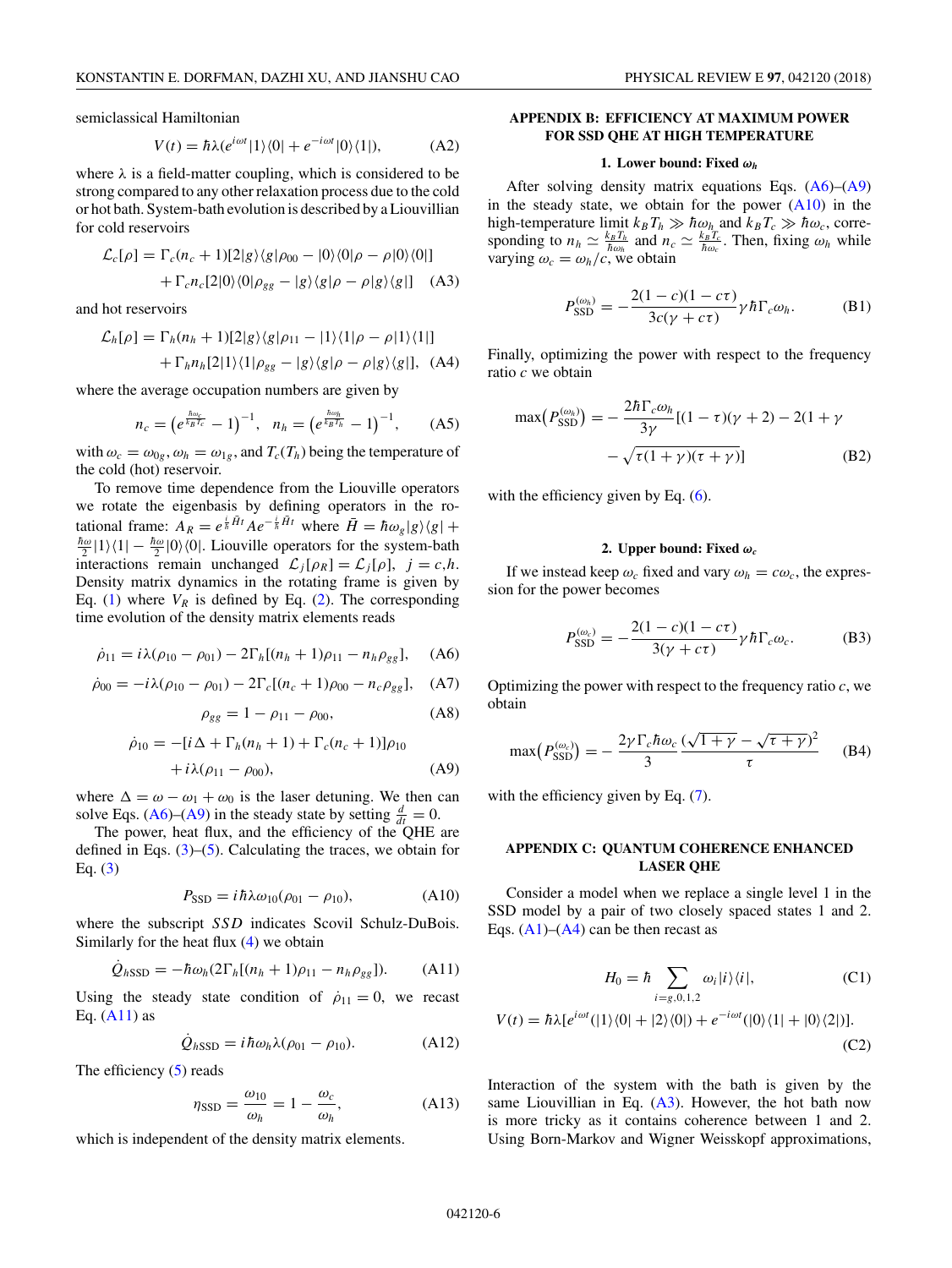<span id="page-6-0"></span>we obtain

$$
-\mathcal{L}_{h}[\rho_{R}] = \Gamma_{h1}([[1)\langle 1][(n_{h1} + 1)\rho_{R} - n_{h1}\rho_{gg}] + [n_{h1}\rho_{R} - (n_{h1} + 1)\rho_{11}][g\rangle\langle g|)
$$
  
+  $p\sqrt{\Gamma_{h1}\Gamma_{h2}}([1)\langle 2][(n_{h2} + 1)\rho_{R} - n_{h2}\rho_{gg}] - (n_{h2} + 1)\rho_{21}|g\rangle\langle g|)$   
+  $p\sqrt{\Gamma_{h1}\Gamma_{h2}}([2)\langle 1][(n_{h1} + 1)\rho_{R} - n_{h1}\rho_{gg}] - (n_{h1} + 1)\rho_{12}|g\rangle\langle g|)$   
+  $\Gamma_{h2}([2)\langle 2][(n_{h2} + 1)\rho_{R} - n_{h2}\rho_{gg}] + [n_{h2}\rho_{R} - (n_{h2} + 1)\rho_{22}]|g\rangle\langle g|)$   
+  $\Gamma_{h1}([g)\langle g|[n_{h1}\rho_{R} - (n_{h1} + 1)\rho_{11}] + [(n_{h1} + 1)\rho_{R} - n_{h1}\rho_{gg}]|1\rangle\langle 1|)$   
+  $p\sqrt{\Gamma_{h1}\Gamma_{h2}}([n_{h2} + 1)\rho_{R} - n_{h}\rho_{gg}]|2\rangle\langle 1| - (n_{h2} + 1)\rho_{12}|g\rangle\langle g|)$   
+  $p\sqrt{\Gamma_{h1}\Gamma_{2h}}([n_{h1} + 1)\rho_{R} - n_{h1}\rho_{gg}]|1\rangle\langle 2| - (n_{h1} + 1)\rho_{21}|g\rangle\langle g|)$   
+  $\Gamma_{h2}([g)\langle g|[n_{h2}\rho_{R} - (n_{h2} + 1)\rho_{22}] + [(n_{h2} + 1)\rho_{R} - n_{h2}\rho_{gg}]|2\rangle\langle 2|),$  (C3)

where  $p = \frac{\mu_{1g} \cdot \mu_{2g}}{|\mu_{1g}||\mu_{2g}|}$  is the dipole alignment factor that characterizes the strength of noise induced coherence. Here we assume that states 1 and 2 are close so the coupling constant that enters  $\Gamma_{1,2h}$  is flat. However we keep explicitly the distinction between  $n_{h1}$  and  $n_{h2}$ . We next assume that hot bath energy is tuned midway, which has been proven to have the strongest effect in lasers, as

$$
n_{h1,2} = \left\{ \exp\left[\frac{\hbar(\omega_h \pm \Delta)}{k_B T_h}\right] - 1 \right\}^{-1}.
$$
 (C4)

The lasing part of the Liouvillian is given by

$$
L_l[\rho_R] = -\frac{i}{\hbar} [H_0 - \bar{H} + V_R, \rho_R],
$$
 (C5)

where

$$
\bar{\bar{H}} = \hbar \omega_g |g\rangle\langle g| + \frac{\hbar \omega}{2} (|1\rangle\langle 1| + |2\rangle\langle 2| - |0\rangle\langle 0|), \quad (C6)
$$

and  $V_R$  is given by Eq. [\(10\)](#page-2-0). The time evolution of the density matrix equations is given by

$$
\dot{\rho}_{11} = i\lambda(\rho_{10} - \rho_{01}) - 2\Gamma_{h1}[(n_{h1} + 1)\rho_{11} - n_{h1}\rho_{gg}]
$$

$$
- p\sqrt{\Gamma_{h1}\Gamma_{h2}}(n_{h2} + 1)[\rho_{12} + \rho_{21}], \qquad (C7)
$$

$$
\dot{\rho}_{22} = i\lambda(\rho_{20} - \rho_{02}) - 2\Gamma_{h2}[(n_{h2} + 1)\rho_{11} - n_{h2}\rho_{gg}] - p\sqrt{\Gamma_{h1}\Gamma_{h2}}(n_{h1} + 1)[\rho_{12} + \rho_{21}],
$$
 (C8)

$$
\dot{\rho}_{00} = i\lambda(\rho_{01} + \rho_{02} - \rho_{10} - \rho_{20})
$$

$$
-2\Gamma_c[(n_c+1)\rho_{00} - n_c\rho_{gg}], \qquad (C9)
$$

$$
\rho_{gg} = 1 - \rho_{11} - \rho_{22} - \rho_{00}, \qquad (C10)
$$

$$
\dot{\rho}_{12} = -[i\omega_{12} + \Gamma_{1h}(n_{h1} + 1) + \Gamma_{h2}(n_{h2} + 1) + \gamma_{12}]\rho_{12}
$$

$$
+ i\lambda(\rho_{10} - \rho_{02}) - p\sqrt{\Gamma_{h1}\Gamma_{h2}}[(n_{h1} + 1)\rho_{11}
$$

$$
+ (n_{h2} + 1)\rho_{22} - (n_{h1} + n_{h2})\rho_{gg}], \qquad (C11)
$$

$$
\dot{\rho}_{10} = -[i(\omega_{10} - \omega) + \Gamma_c(n_c + 1) + \Gamma_{h1}(n_{h1} + 1)]\rho_{10}
$$

$$
+ i\lambda(\rho_{11} - \rho_{00} + \rho_{12}) - p\sqrt{\Gamma_{h1}\Gamma_{h2}}(n_{h2} + 1)\rho_{20},
$$
(C12)

$$
\dot{\rho}_{20} = -[i(\omega_{20} - \omega) + \Gamma_c(n_c + 1) + \Gamma_{h2}(n_{h2} + 1)]\rho_{20}
$$

$$
+ i\lambda(\rho_{22} - \rho_{00} + \rho_{21}) - p\sqrt{\Gamma_{h1}\Gamma_{h2}}(n_{h1} + 1)\rho_{10}.
$$
(C13)

The power, heat flux, and efficiency of this QHE is given by

$$
P_Q = -i\hbar\lambda[\omega_{10}(\rho_{01} - \rho_{10}) + \omega_{20}(\rho_{02} - \rho_{20})], \quad (C14)
$$

$$
\dot{Q}_{hQ} = i\hbar\lambda[\omega_{1g}(\rho_{01} - \rho_{10}) + \omega_{2g}(\rho_{02} - \rho_{20})], \quad (C15)
$$

$$
\eta_Q = -\frac{P_Q}{\dot{Q}_{hQ}} = \frac{\omega_{10}(\rho_{01} - \rho_{10}) + \omega_{20}(\rho_{02} - \rho_{20})}{\omega_{1g}(\rho_{01} - \rho_{10}) + \omega_{2g}(\rho_{02} - \rho_{20})}, \quad (C16)
$$

where the subscript *Q* signifies quantum coherence effect. Assuming that the laser frequency is tuned midway between states 1 and 2,  $\omega = (\omega_{10} + \omega_{20})/2 = \omega_{10} - \Delta = \omega_{20} + \Delta$ , the efficiency can be recast as Eq. [\(11\)](#page-2-0).

# **1. Lower bound: Fixed** *ω<sup>h</sup>*

After solving the density matrix equations and substituting the solution into the expressions for power in  $(C14)$  and efficiency in [\(11\)](#page-2-0), neglecting dephasing  $\gamma_{12}$ , using the strong coupling limit  $\lambda \gg \Gamma_{h,c}$  in the high-temperature limit  $n_{h1,2} = \frac{T_h}{\lambda} \gg 1$  *n* =  $\frac{T_c}{\lambda} \gg 1$  assuming degenerate states ( $\Delta = 0$ )  $\frac{T_h}{\omega_h \pm 1}$   $\gg 1$ ,  $n_c = \frac{T_c}{\omega_c} \gg 1$ , assuming degenerate states ( $\Delta = 0$ ) and introducing  $\gamma_p$  we obtain for the power

$$
P_Q^{(\omega_h)} = \frac{(1 - c)\gamma_p (1 - c\tau)}{2c\gamma_p + 2c^2\tau}.
$$
 (C17)

Optimizing the efficiency with respect to  $c$  we obtain Eq.  $(6)$ with  $\gamma \rightarrow \gamma_p$ .

# **2. Upper bound: Fixed**  $\omega_c$

For the power we obtain

$$
P_Q^{(\omega_c)} = \frac{(1-c)\gamma_p(1-c\tau)}{2\gamma_p + 2c\tau}.
$$
 (C18)

Optimizing the power with respect to *c*, we obtain for the effi-ciency in Eq. [\(7\)](#page-1-0) with  $\gamma \to \gamma_p$ . If we include the nondegenerate